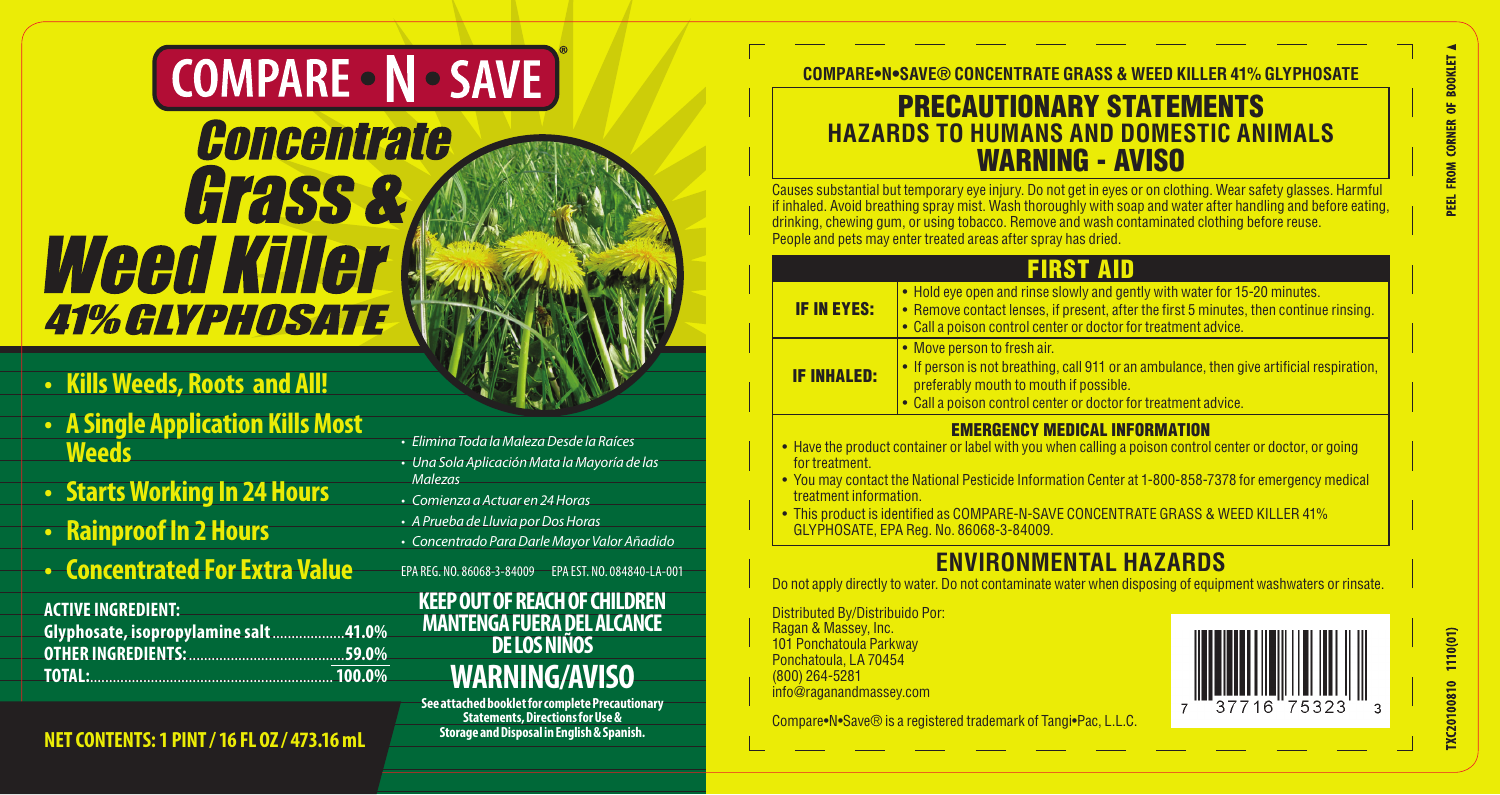**COMPARE•N•SAVE® CONCENTRATE GRASS & WEED KILLER 41% GLYPHOSATE**

### PRECAUTIONARY STATEMENTS **HAZARDS TO HUMANS AND DOMESTIC ANIMALS**  WARNING - AVISO

Causes substantial but temporary eye injury. Do not get in eyes or on clothing. Wear safety glasses. Harmful if inhaled. Avoid breathing spray mist. Wash thoroughly with soap and water after handling and before eating, drinking, chewing gum, or using tobacco. Remove and wash contaminated clothing before reuse.

People and pets may enter treated areas after spray has dried.

| <b>FIRST AID</b>   |                                                                                                                                                                                                                                       |  |  |
|--------------------|---------------------------------------------------------------------------------------------------------------------------------------------------------------------------------------------------------------------------------------|--|--|
| <b>IF IN EYES:</b> | • Hold eye open and rinse slowly and gently with water for 15-20 minutes.<br>• Remove contact lenses, if present, after the first 5 minutes, then continue rinsing.<br>• Call a poison control center or doctor for treatment advice. |  |  |
| <b>IF INHALED:</b> | • Move person to fresh air.<br>• If person is not breathing, call 911 or an ambulance, then give artificial respiration,<br>preferably mouth to mouth if possible.<br>• Call a poison control center or doctor for treatment advice.  |  |  |

#### EMERGENCY MEDICAL INFORMATION

- Have the product container or label with you when calling a poison control center or doctor, or going for treatment.
- You may contact the National Pesticide Information Center at 1-800-858-7378 for emergency medical treatment information.
- This product is identified as COMPARE-N-SAVE CONCENTRATE GRASS & WEED KILLER 41% GLYPHOSATE, EPA Reg. No. 86068-3-84009.

Distributed By/Distribuido Por: Ragan & Massey, Inc. 101 Ponchatoula Parkway Ponchatoula, LA 70454 (800) 264-5281 info@raganandmassey.com



Compare•N•Save® is a registered trademark of Tangi•Pac, L.L.C.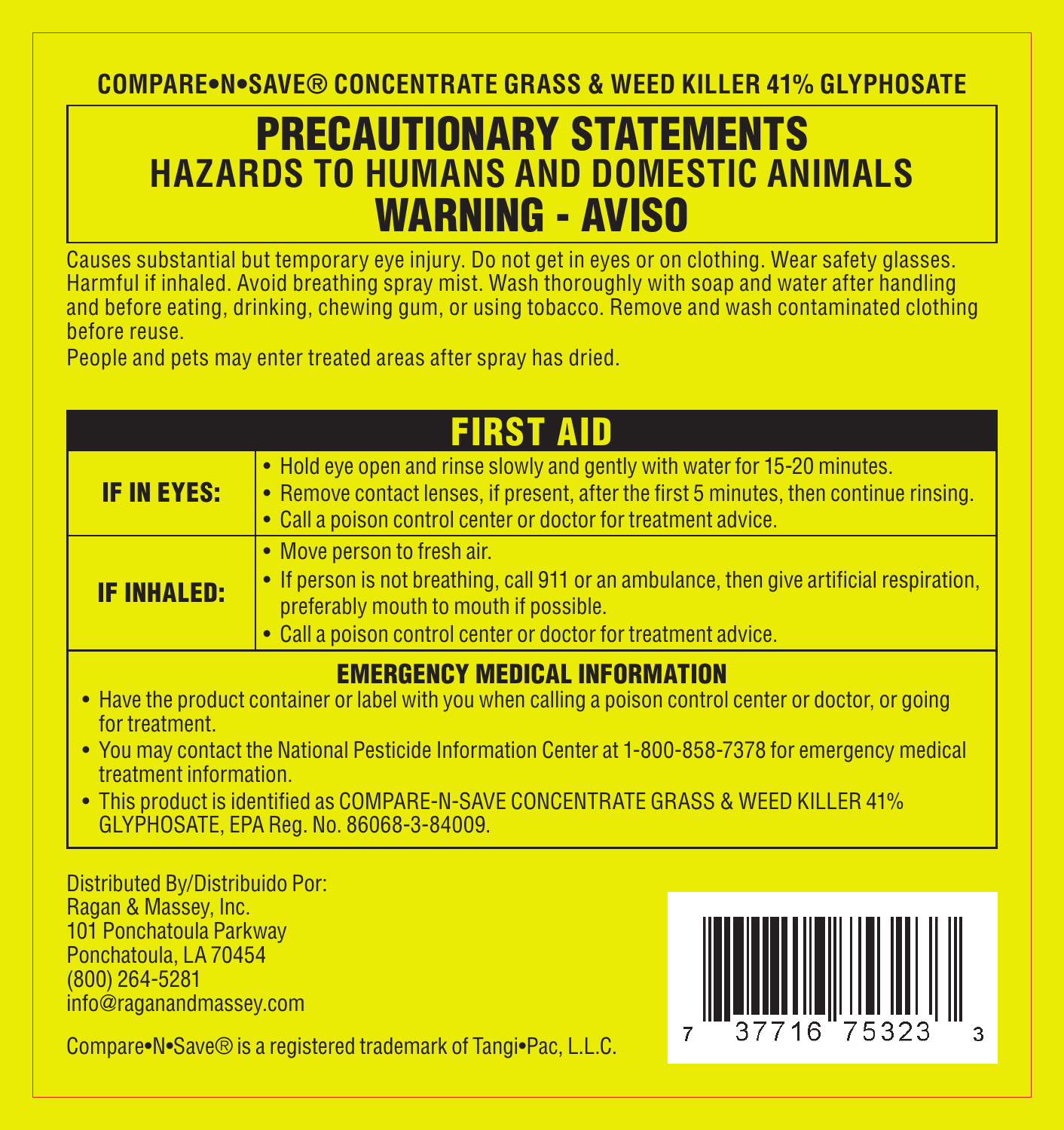### ENVIRONMENTAL HAZARDS

Do not apply directly to water. Do not contaminate water when disposing of equipment washwaters or rinsate.

COMPARE-N-SAVE CONCENTRATE GRASS & WEED KILLER 41% GLYPHOSATE will kill almost all annual and perennial weeds, grasses and other unwanted plants. Mix COMPARE-N-SAVE CONCENTRATE GRASS & WEED KILLER 41% GLYPHOSATE with water and use to control weeds on driveways and walkways, or around fences, trees, flower beds, shrubs and other areas in your yard. This product can also be used for large jobs such as lawn restoration/renovation and garden plot preparation. COMPARE-N-SAVE CONCENTRATE GRASS & WEED KILLER 41% GLYPHOSATE kills weeds by stopping the production of a substance found in plants. Any COMPARE-N-SAVE CONCENTRATE GRASS & WEED KILLER 41% GLYPHOSATE not absorbed by the plant breaks down into natural materials. This product will not move in or on the soil to untreated plants.

Questions, Comments Call (985) 386-6042 and info@raganandmassey.com.

# DIRECTIONS FOR USE

It is a violation of Federal law to use this product in a manner inconsistent with its labeling. READ ENTIRE LABEL. USE ONLY ACCORDING TO LABEL INSTRUCTIONS.

### **WHEN TO USE**

Use anytime weeds are actively growing. Most treated weeds usually show initial symptoms in 2-4 days and complete kill in 1 to 2 weeks. Larger more established weeds may take up to 4 weeks for complete kill. For best results, apply on a warm sunny day when daytime temperature is above 60°F and no rainfall is forecast for 24 hours. Warm, sunny weather will speed up weed control. Apply only when air is calm. Reapply if it rains within 2 hours after application. Rainfall or watering 2 hours after application will not wash away effectiveness. Hard-to-control weeds (such as bermudagrass) may require a repeat application if they regrow. NOT recommended for spot weed control in lawns since COMPARE-N-SAVE CONCENTRATE GRASS & WEED KILLER 41% GLYPHOSATE kills all green plants, including lawn grass.

| <b>Kills:</b>          | • Weeds and grasses                                                                                        |  |
|------------------------|------------------------------------------------------------------------------------------------------------|--|
| Use On:                | • Patios, walkways or driveways<br>• Around fruits, vegetables, flowers, shrubs or trees<br>• Along fences |  |
| <b>In Large Areas:</b> | • For lawn replacement<br>• For garden replacement                                                         |  |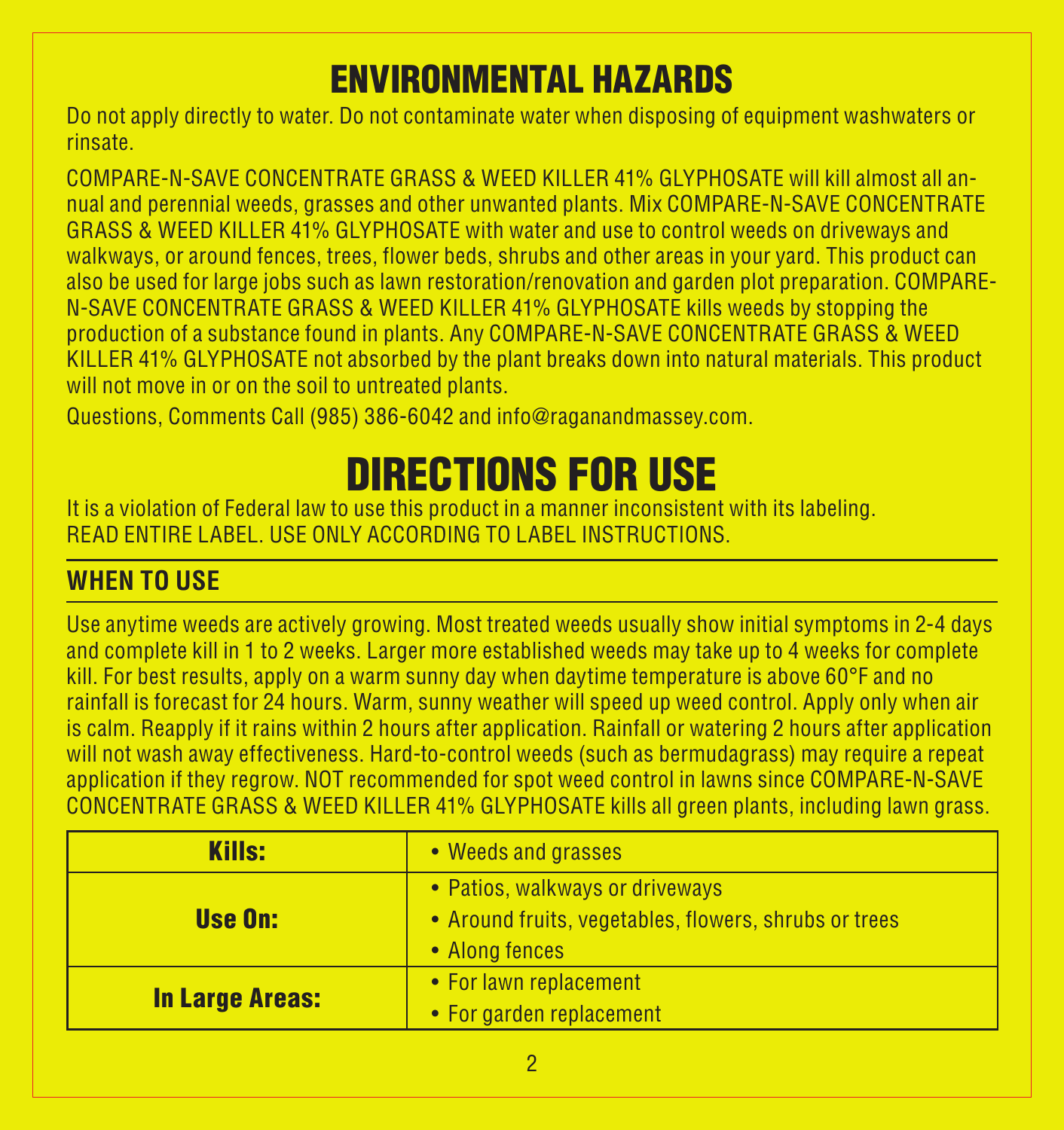#### **WHERE TO USE**

**General Weed Control:** Use along fences, paths, patios, sidewalks and driveways, around trees, shrubs, and ornamental plantings and flower beds, around buildings, and in brick and gravel walkways. Use to trim and edge landscape areas. DO NOT use for spot weed control in lawns since COMPARE-N-SAVE CONCENTRATE GRASS & WEED KILLER 41% GLYPHOSATE kills all green plants, including lawn grass.

**Spot Spraying:** Use on actively growing weeds in and around flower beds, ornamental trees, fruit and nut trees, grapevines, shrubs, fences, driveways and walkways. Spray when air is calm. Make sure COMPARE-N-SAVE CONCENTRATE GRASS & WEED KILLER 41% GLYPHOSATE does not contact the leaves, green stems, or exposed roots of plants you don't want to kill. If necessary, use cardboard or plastic to shield plants. COMPARE-N-SAVE CONCENTRATE GRASS & WEED KILLER 41% GLYPHOSATE will not move in or on the soil to untreated plants. If COMPARE-N-SAVE CONCENTRATE GRASS & WEED KILLER 41% GLYPHOSATE is used to control weeds around fruit or nut trees or grapevines, allow 21 days before eating the fruit or nuts.

**Landscaping:** Use to prepare areas for planting of ornamentals, trees, shrubs, desert landscapes, rock gardens, flower beds or similar plantings. Treated areas can be replanted 1 day after treatment.

#### **Lawn Renovation:**

- **USE COMPARE-N-SAVE CONCENTRATE GRASS & WEED KILLER 41% GLYPHOSATE to kill** existing weeds and grasses including the old lawn.
- For best results, apply in Spring or Fall, when daytime temperatures are at least 60°F.
- Under dry conditions, water lawn every other day for a week before using this product.
- • Do not mow for 7 days before or after treatment.
- • After 7 days, prepare the soil for planting by raking or rototilling the lawn. Rake up and remove loosened thatch or debris.
- Mix in starter fertilizer and other amendments, if needed. Level the soil.
- Apply seed according to directions on seed package, or install sod.
- Grass seed must have a good contact with soil to germinate and grow.
- Keep area moist for 2 weeks to establish new lawn, then water as needed.

**Brush Control:** Use when brush is green and growing. If plants are taller than 5 feet, cut back and spray regrowth. Brush sprayed in the fall may not be fully controlled until the following season. Hard-to-control species such as Blackberry, Kudzu, or Poison Oak may require a second application.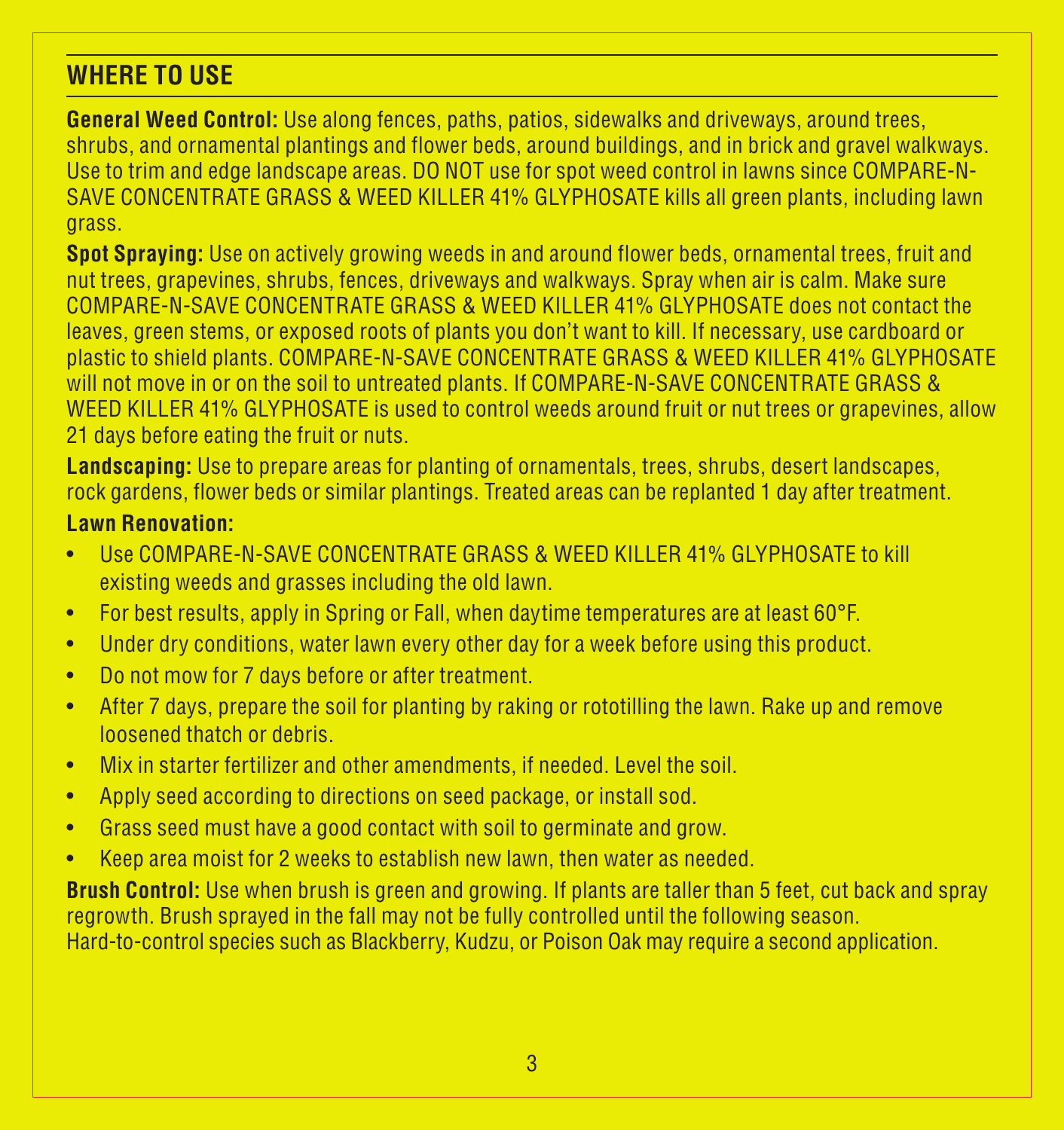**Stump Treatment:** Stumps can be treated to prevent regrowth. For best results, treat when the vegetation is actively growing and within 5 minutes of being cut down.

- • Cut the stump close to the soil surface.
- Drive 4-5 nail holes into the stump.
- Flood the stump with undiluted product.

This treatment will control or suppress many types of woody brush and trees, such as alder, bluegum, eucalyptus, madrone, oak, giant reed, saltcedar, sweetgum, and tan oak.

#### **To Kill Vines:**

- If vine is growing up a pole, fences, or mature tree trunk, cut vine to a height of 3 to 4 feet and spray to thoroughly cover remaining vine.
- If vine is climbing a shrub or immature (green) tree trunk, cut vines at base and spray it regrowth. Shield shrubs and green bark from spray drift with a sheet (piece) of cardboard or plastic.

#### **HOW TO USE**

**IMPORTANT:** COMPARE-N-SAVE CONCENTRATE GRASS & WEED KILLER 41% GLYPHOSATE is an all-purpose weed and grass killer which will kill almost all plants contacted. If necessary, use cardboard or plastic to shield desirable plants. If plants are accidentally sprayed, rinse off immediately with water. Spray when air is calm. Spray to evenly wet the weed.

#### **To apply this product use**

- • Plastic, aluminum or stainless steel tank sprayer
- • Other hose-end sprayer recommended for weed killers
- • Hand-trigger sprayer

Do not use or store solutions of this product in galvanized steel or unlined steel sprayers, or apply through any type of irrigation system or with a sprinkling can.

Rinse sprayer and flush all sprayer components with water 3 times after use. Spray rinse water on bare soil or gravel. After very thorough cleaning, sprayer may be used to apply other products.

Use the following table to determine the amount of COMPARE-N- SAVE CONCENTRATE GRASS & WEED KILLER 41% GLYPHOSATE you need. Close cap tightly after use.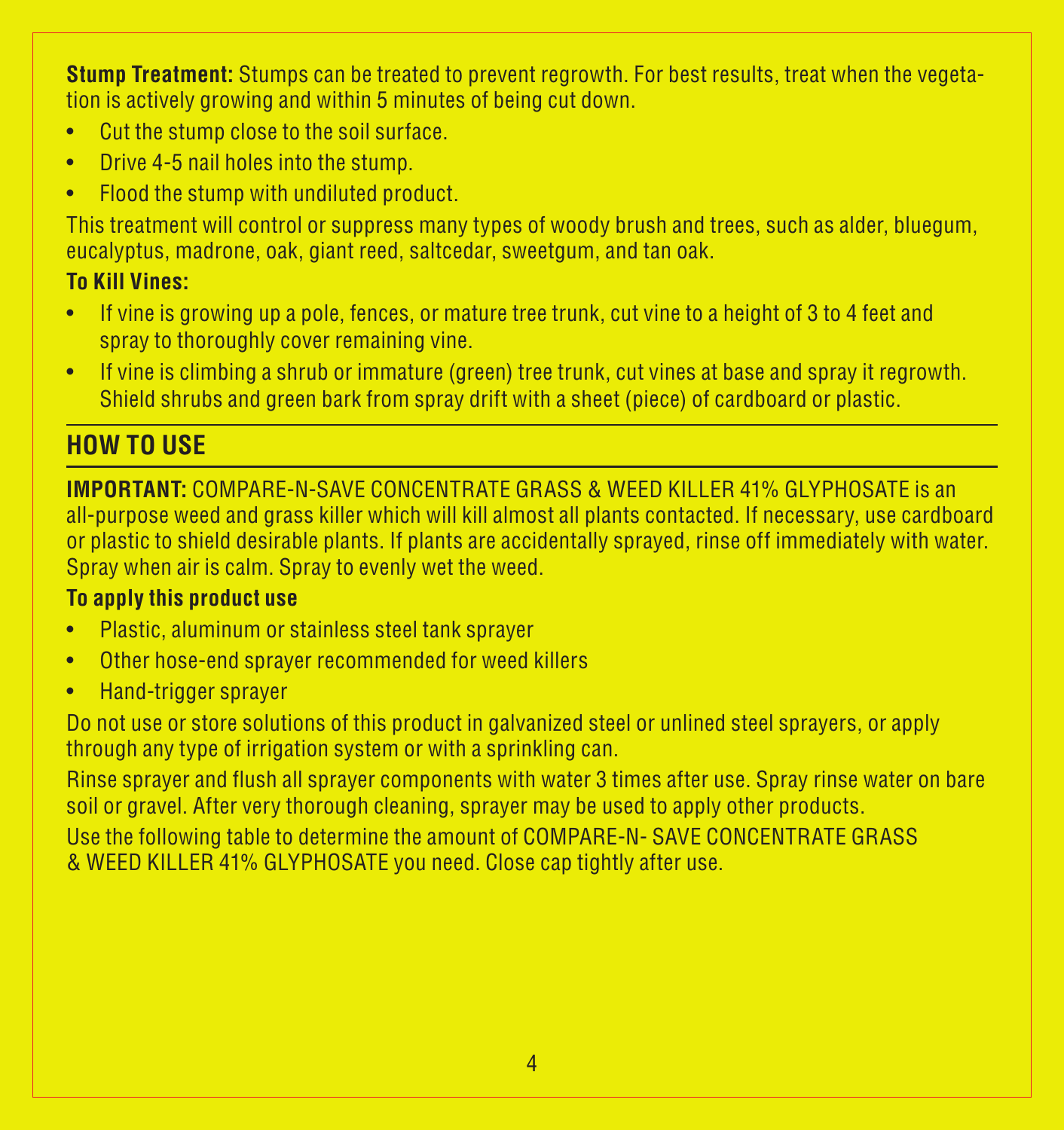| <b>MIXING INSTRUCTIONS</b>      |                                                                                                                                         |                                                                                                                                                  |                                                         |  |
|---------------------------------|-----------------------------------------------------------------------------------------------------------------------------------------|--------------------------------------------------------------------------------------------------------------------------------------------------|---------------------------------------------------------|--|
| <b>APPLICATOR</b>               | <b>General Weed Control</b><br><b>Annuals</b>                                                                                           | <b>Tough Weed Control</b><br><b>Perennials or Brush</b><br><b>Lawn Renovation</b>                                                                | <b>AREA TO TREAT</b>                                    |  |
| <b>Tank Spraver</b>             | Use $1\frac{1}{2}$ oz. $(3$ Tbs)<br>COMPARE-N-SAVE<br><b>CONCENTRATE GRASS</b><br>& WEED KILLER<br>41% GLYPHOSATE<br>in 1 gal. of water | Use $2\frac{1}{2}$ oz. (5 Tbs)<br>COMPARE-N-SAVE<br><b>CONCENTRATE GRASS &amp;</b><br><b>WEED KILLER</b><br>41% GLYPHOSATE<br>in 1 gal. of water | 300 sq. ft.<br>$(30 \text{ ft.} \times 10 \text{ ft.})$ |  |
| Hand-trigger<br><b>Sprayers</b> | Use 2 tsp. in 24 oz.<br>of water                                                                                                        | Use 1 Tbs. in 24 oz.<br>of water                                                                                                                 | Use for spot<br>treatments or<br>single weeds           |  |

1 teaspoon =  $(tsp)$ 

0.5 fl. oz. = 1 Tablespoon (Tbs) = 3 tsp 1 fl. oz. = 2 Tbs

For best results use mixture within 2 weeks.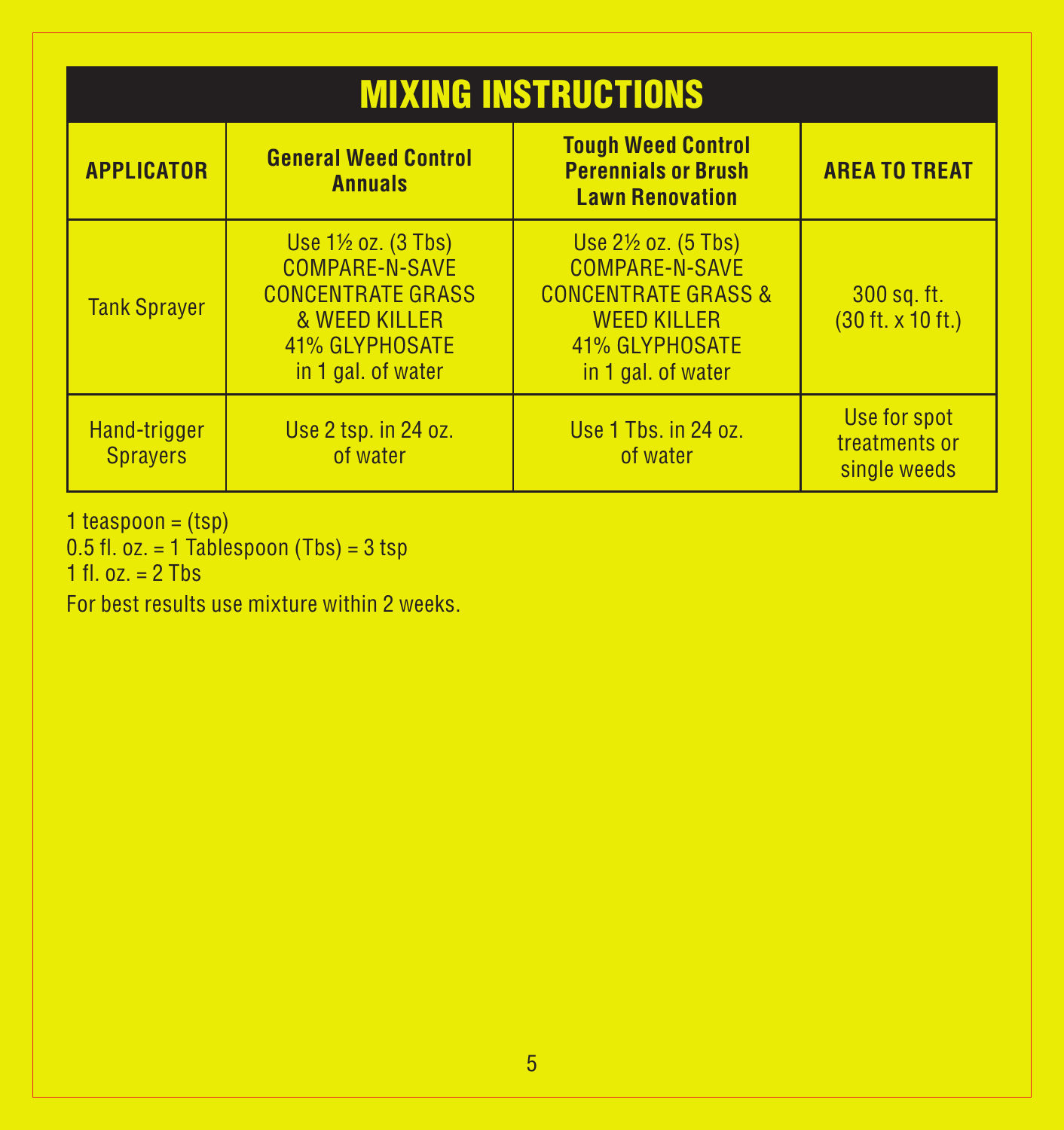### **CONTROLS WEEDS AND GRASSES INCLUDING:**

### **General Weed Control (Annuals)**

| <b>Annual Bluegrass</b> | <b>Creeping Beggarweed</b> | Horseweed/marestail              | <b>Sandspur</b>       |
|-------------------------|----------------------------|----------------------------------|-----------------------|
| <b>Annual Ryegrass</b>  | <b>Diffuse Lovegrass</b>   | <b>Knotweed</b>                  | Shepherdspurse        |
| <b>Barnyardgrass</b>    | Dog Fennel                 | Lambsquarters                    | Smooth Cat's Far      |
| <b>Beggarweed</b>       | <b>Evening Primrose</b>    | <b>Little Bitter Cress</b>       | <b>Smooth Pigweed</b> |
| <b>Black Medic</b>      | <b>Fall Panicum</b>        | <b>London Rocket</b>             | Sowthistle            |
| <b>Blue Mustard</b>     | <b>Fiddleneck</b>          | <b>Maiden Cane</b>               | <b>Spoiled Spurge</b> |
| <b>Blue Toadflax</b>    | <b>Field Pennycress</b>    | <b>Mallow</b>                    | <b>Sprangletop</b>    |
| <b>Brassbuttons</b>     | <b>Field Sandbur</b>       | <b>Mayweed</b>                   | <b>Tansy Mustard</b>  |
| <b>Bromegrass</b>       | <b>Filaree</b>             | <b>Mouseear Chickweed</b>        | <b>Tansy Ragwort</b>  |
| <b>Bur Clover</b>       | <b>Florida Pusley</b>      | Pennsylvania<br><b>Smartweed</b> | <b>Teaweed</b>        |
| <b>Buttercup</b>        | Foxtail                    | <b>Prickly Lettuce</b>           | <b>Texas Panicum</b>  |
| <b>Chickweed</b>        | <b>Garden Spurge</b>       | <b>Prostrate Spurge</b>          | <b>Tumble Mustard</b> |
| <b>Common Groundsel</b> | Goosegrass                 | <b>Puncture Vine</b>             | <b>Witchgrass</b>     |
| <b>Common Plantain</b>  | <b>Henbit</b>              | <b>Redroot Pigweed</b>           | <b>Wild Mustard</b>   |
| <b>Crabgrass</b>        |                            |                                  |                       |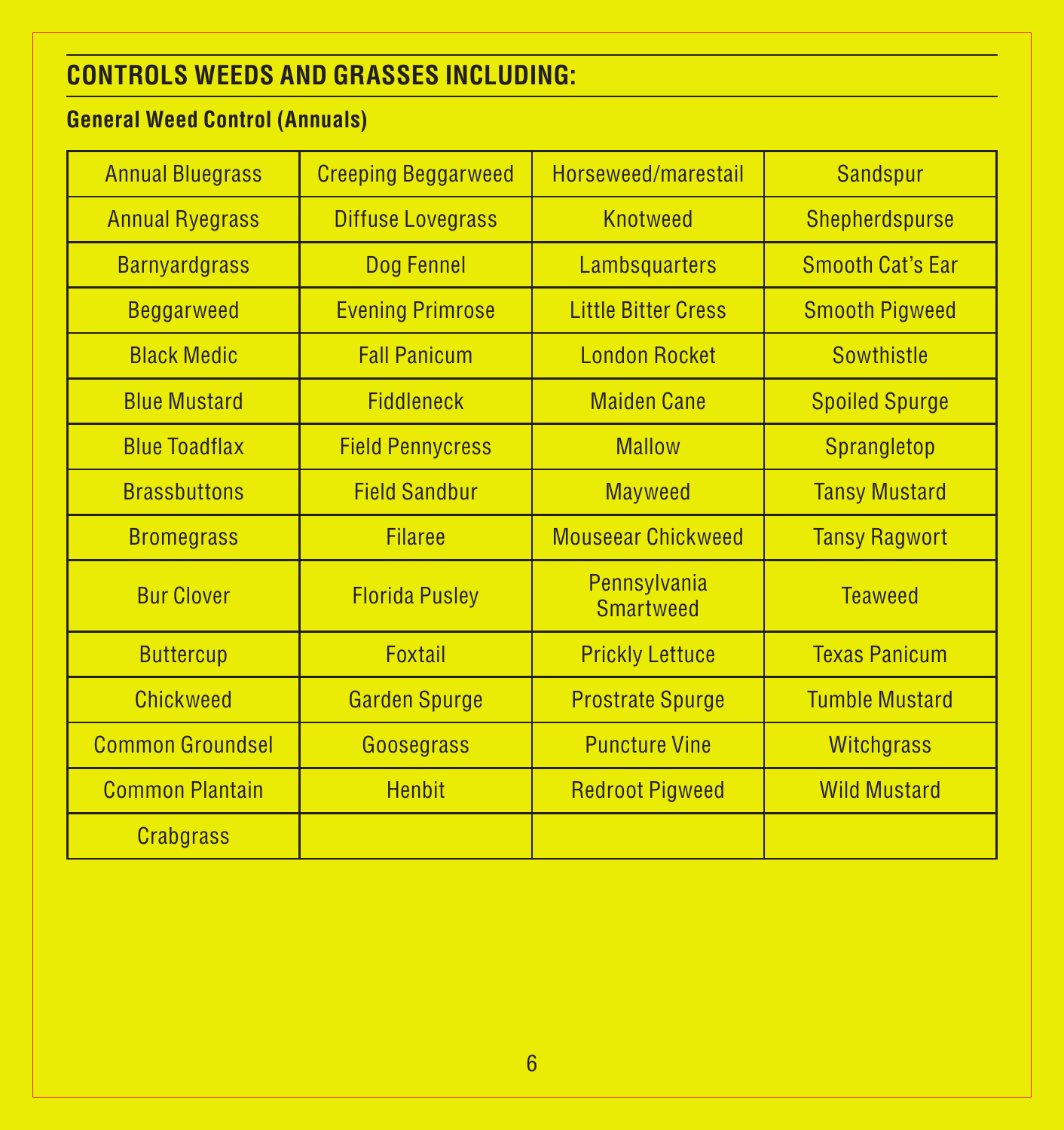#### **Tough Weed Control (Perennials, Brush)**

| Alder                     | <b>Dallisgrass</b>                           | <b>Nimblewill</b>         | <b>Smooth Bromegrass</b>  |
|---------------------------|----------------------------------------------|---------------------------|---------------------------|
| <b>Artichoke Thistle</b>  | Dewberry                                     | <b>Nutsedge</b>           | <b>Smooth Bentgrass</b>   |
| <b>Bahiagrass</b>         | Elderberry                                   | <b>Oak species</b>        | <b>St. Augustinegrass</b> |
| <b>Bentarass</b>          | <b>False Dandelion</b>                       | Oldenlandia               | <b>Sumac</b>              |
| <b>Bermudagrass</b>       | <b>Fescue species</b>                        | <b>Orchardgrass</b>       | <b>Tall Fescue</b>        |
| <b>Blackberries</b>       | <b>Field Bindweed</b><br>(Wild Morningglory) | Oxalis                    | Timothy                   |
| <b>Broadleaf Plantain</b> | <b>Guineagrass</b>                           | <b>Pampasgrass</b>        | <b>Torpedograss</b>       |
| <b>Canada Thistle</b>     | Honeysuckle                                  | Pennywort                 | <b>Trumpetcreeper</b>     |
| Cattail                   | <b>Horsenettle</b>                           | <b>Perennial Ryegrass</b> | <b>Vaseygrass</b>         |
| Ceanothus                 | <b>Horseradish</b>                           | <b>Poison Hemlock</b>     | <b>Virginia Creeper</b>   |
| <b>Cherry species</b>     | Iceplant                                     | Poison Oak                | <b>White Clover</b>       |
| Cocklebur                 | <b>Johnsongrass</b>                          | <b>Poison Ivv</b>         | Whitetop                  |
| <b>Cogongrass</b>         | <b>Kentucky Bluegrass</b>                    | <b>Primrose</b>           | <b>Wild Barley</b>        |
| <b>Common Mullein</b>     | <b>Kikuyugrass</b>                           | <b>Purple Nutsedge</b>    | <b>Wild Oats</b>          |
| <b>Common Ragweed</b>     | <b>Knapweed</b>                              | Quackgrass                | <b>Wild Sweet Potato</b>  |
| <b>Coyote Brush</b>       | Kudzu                                        | <b>Quaking Aspen</b>      | <b>Willow</b>             |
| <b>Creeping Bentgrass</b> | Lantana                                      | <b>Ragweed</b>            | <b>Yellow Nutgrass</b>    |
| <b>Creeping Charlie</b>   | <b>Milkweed</b>                              | Raspberry                 | <b>Yellow Starthistle</b> |
| <b>Curly dock</b>         | <b>Multiflora Rose</b>                       | <b>Red Clover</b>         | Zoysia                    |
| <b>Dandelion</b>          | Nightshade silverleaf                        |                           |                           |

For information regarding specific weeds controlled by this product, call (985) 386-6042.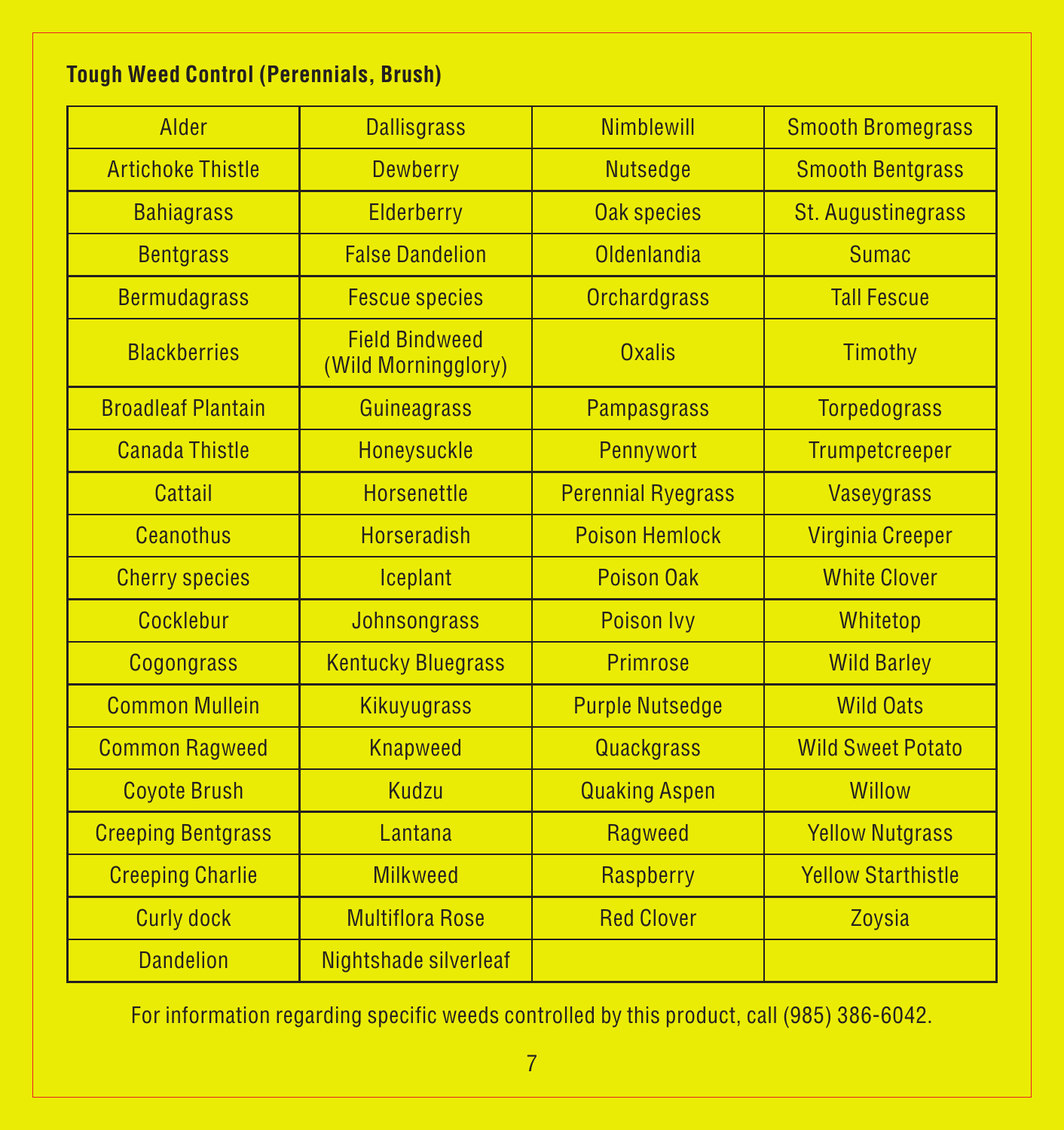### RE-SEEDING AND REPLANTING IN SPRAYED AREAS

#### **WHEN TO REPLANT**

- • All ornamental flowers, trees & shrubs may be planted **1 day** after application.
- • The following berries may be planted **1 day** after application: Blackberry, Blueberry, Boysenberry, Cranberry, Currant, Dewberry, Elderberry, Gooseberry, Huckleberry, Loganberry, Olallieberry & Raspberry (Black & Red).
- • The following fruits, vegetables & herbs may be planted **1 day** after application: Artichoke (Jerusalem), Beans (all), Beet Greens, Broccoli, Brussel Sprouts, Cabbage (all), Carrot, Cauliflower, Celery, Chard (Swiss), Chicory, Collards, Endive, Horseradish, Kale, Kohlrabi, Leek, Lentils, Lettuce, Mustard Greens, Okra, Onion, Rape Greens, Parsley, Parsnips, Potato, Turnip & Yams.
- • The following fruits, vegetables & herbs may be planted **3 days** after application: Corn, Cucumber, Eggplant, Garlic, Gourds, Melons (all), Peas (all), Peppers (all), Pumpkin, Squash (summer & winter), Tomatillo, Tomato (by seed) & Watercress.
- • Lawn grasses may be planted **7 days** after application.
- • Tomatoes from transplant & unlisted fruits, vegetables & herbs may be planted **30 days** after application.

# STORAGE AND DISPOSAL

**PESTICIDE STORAGE:** Store in original container in a safe place away from direct sunlight. **PESTICIDE DISPOSAL:** Nonrefillable container. Do not reuse or refill this container. **If empty:** Place in trash or offer for recycling if available. **If partly filled:** Call your local solid waste agency for disposal instructions. Never place unused product down any indoor or outdoor drain.

# **WARRANTY AND DISCLAIMER NOTICE:**

To the extent consistent with applicable law, buyer assumes all responsibility for safety and use not in accordance with directions. Product guaranteed to the extent of purchase price, only when used according to label directions.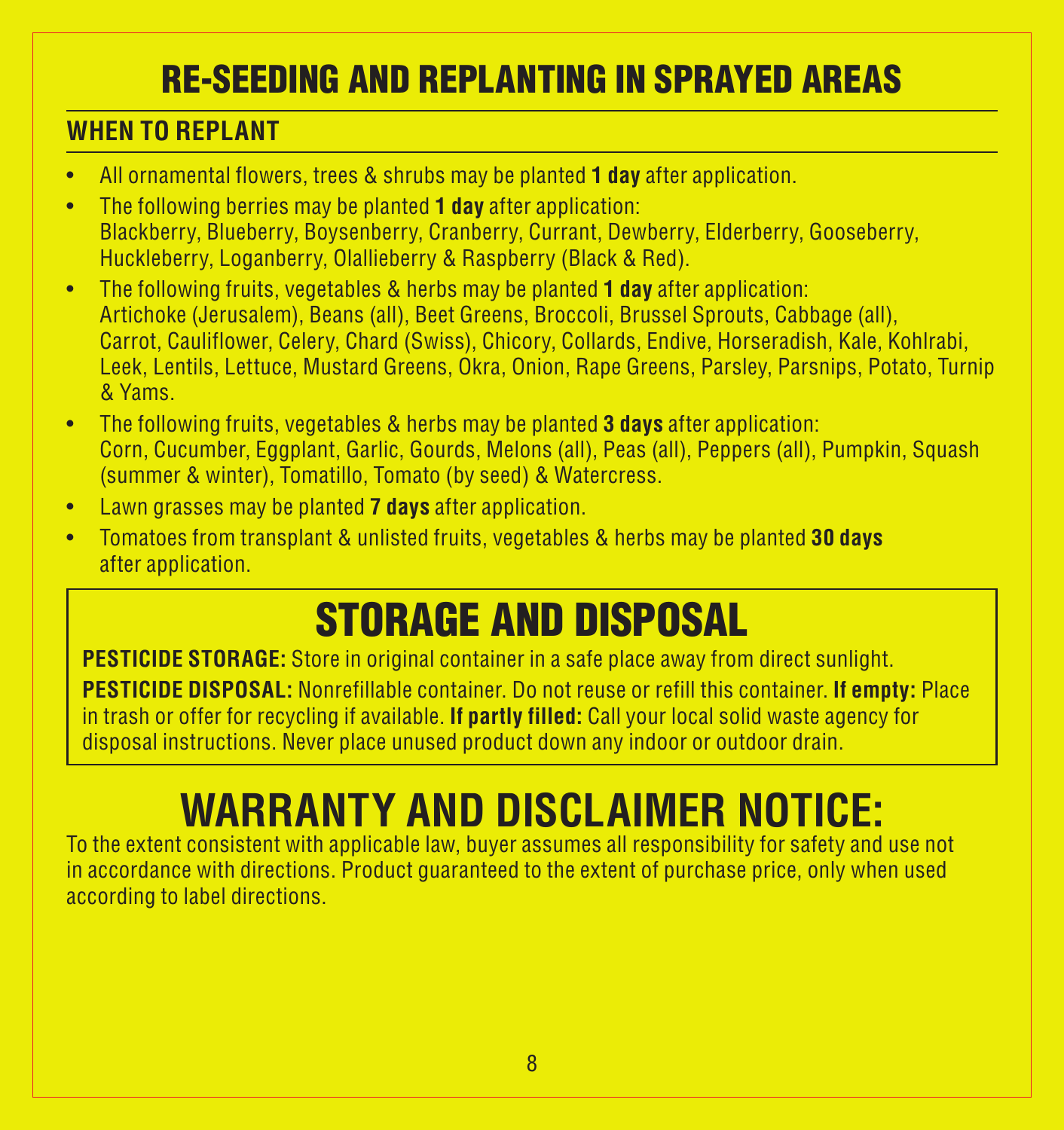### **MANTENGA FUERA DEL ALCANCE DE LOS NIÑOS** ADVERTENCIA – AVISO

### DECLARACIONES PREVENTIVAS **RIESGOS PARA LAS PERSONAS Y LOS ANIMALES DOMÉSTICOS** ADVERTENCIA – AVISO

Causa lesiones oculares importantes pero temporales. No deje que entre en contacto con los ojos ni con su ropa. Use gafas de seguridad. Es dañino si se inhala. Evite respirar el rocío fino. Lávese a fondo con jabón y agua después de manipular el producto y antes de comer, beber, mascar chicle o usar productos del tabaco. Quítese la ropa contaminada y lávela antes de volverla a usar.

La gente y los animales domésticos pueden entrar al área una vez que el rociado se haya secado.

| <b>PRIMEROS AUXILIOS</b> |  |  |  |
|--------------------------|--|--|--|
|                          |  |  |  |

| <b>SILE CAE EN</b><br><b>LOS OJOS:</b>                         | • Mantenga los ojos abiertos y lave lenta y suavemente con agua por 15 a 20<br>minutos.<br>· Si usa lentes de contacto quíteselos después de los primeros 5 minutos,<br>luego siga lavándose los ojos.<br>• Llame a un centro de atención de envenenamientos o al médico para obtener<br>consejos de tratamiento. |  |  |
|----------------------------------------------------------------|-------------------------------------------------------------------------------------------------------------------------------------------------------------------------------------------------------------------------------------------------------------------------------------------------------------------|--|--|
| <b>SISE</b><br><b>INHALA:</b>                                  | • Lleve a la persona al aire libre.<br>· Si la persona no respira, llame al 911 o a una ambulancia y luego dé respi-<br>ración artificial, preferiblemente boca a boca, si es posible.<br>· Llame a un centro toxicológico o al médico para obtener consejos de<br>tratamiento.                                   |  |  |
| <b>INFORMACIÓN SOBRE TRATAMIENTOS MÉDICOS PARA EMERGENCIAS</b> |                                                                                                                                                                                                                                                                                                                   |  |  |

- • Tenga a mano el recipiente o etiqueta del producto al llamar al centro de atención a envenamientos, al médico, o al solicitar tratamiento.
- • Puede llamaral Centro de Nacional de Información sobre Pesticidas, al 1-800-858-7378 para obtener información sobre tratamiento médico de emergencia.
- • Este producto se identifica como COMPARE-N-SAVE CONCENTRATE GRASS & WEED KILLER 41% GLYPHOSATE, No. de registro EPA. 86068-3-84009.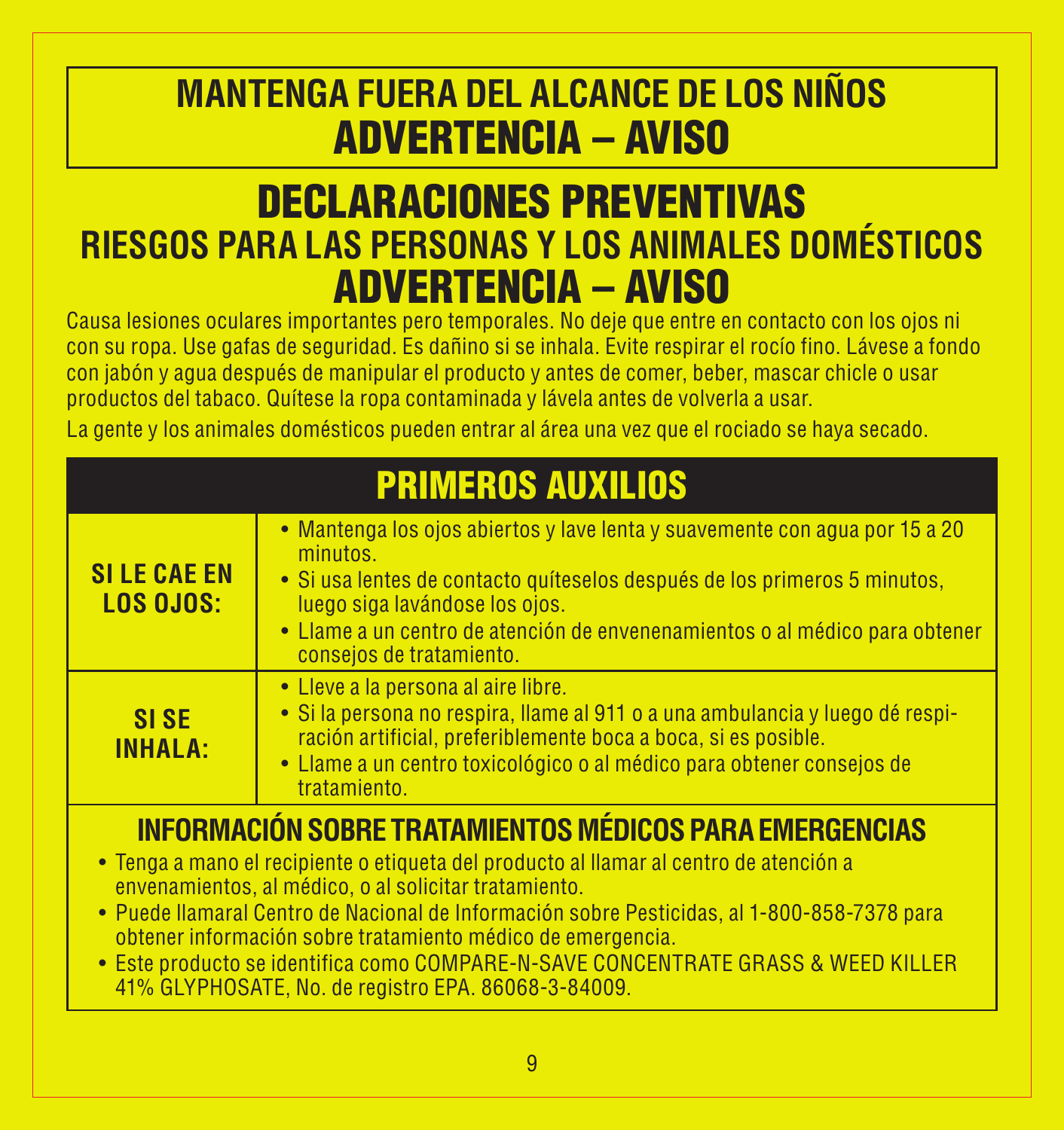### RIESGOS AMBIENTALES

No lo rocíe directamente al agua. No contamine el agua cuando elimine las aguas de lavado o enjuague del equipo.

COMPARE-N-SAVE CONCENTRATE GRASS & WEED KILLER 41% GLYPHOSATE eliminará casi todas las malezas anuales y perennes, hierbas y otras plantas indeseables. Mezcle COMPARE-N-SAVE CONCENTRATE GRASS & WEED KILLER 41% GLYPHOSATE con agua y úselo para el control de hierbas y malezas en caminos de entrada y pasajes peatonales o alrededor de cercas, árboles, eras, arbustos, y otras áreas de su jardín. Este producto puede también usarse para grandes trabajos tales como restauración y/o renovación de céspedes, y preparación de eras para el cultivo de flores u hortalizas. COMPARE-N-SAVE CONCENTRATE GRASS & WEED KILLER 41% GLYPHOSATE mata las malezas porque impide la producción de una substancia hallada en las plantas. Cualquier cantidad de COM-PARE-N-SAVE CONCENTRATE GRASS & WEED KILLER 41% GLYPHOSATE no absorbido por la planta se descompone en materiales naturales. Este producto no derivará por el suelo a plantas no tratadas.

Para hacer preguntas o comentarios llame al (985) 386-6042 o visite el sitio info@raganandmassey.com.

## INSTRUCCIONES PARA EL USO

El uso de este producto sin seguir estrictamente las instrucciones de su etiqueta es una violación de la ley federal. LEA TODA LA ETIQUETA. USE SÓLO CONFORME A LAS INSTRUCCIONES DE LA ETIQUETA.

### **CUANDO DEBE USARLO**

Úselo en cualquier momento que estén en crecimiento activo las malezas. La mayoría de las malezas tratadas generalmente muestran síntomas iniciales en dos a cuatro días y eliminación completa en una a dos semanas. Las malezas mayores, mejor establecidas, podrían tomar hasta cuatro semanas para su eliminación completa. Para obtener los mejores resultados, aplique el producto en un día soleado cuando las temperaturas diurnas estén por encima de 60°F (15,6°C) y cuando no haya pronósticos de lluvia por 24 horas. El tiempo tibio y soleado acelerará el control de las malezas. Aplique sólo cuando no haya brisa. Vuélvalo a aplicar si llueve dentro de un lapso de dos horas después de la aplicación. La lluvia o la irrigación dos horas después de la aplicación no reducirán su eficacia. Las malezas difíciles de controlar (tales como el pasto de las Bermudas) podría necesitar una repetición de la aplicación si vuelven a brotar. No se recomienda su uso para el control de las malezas en céspedes, puesto que COMPARE-N-SAVE CONCENTRATE GRASS & WEED KILLER 41% GLYPHOSATE mata todas las plantas verdes, el césped inclusive.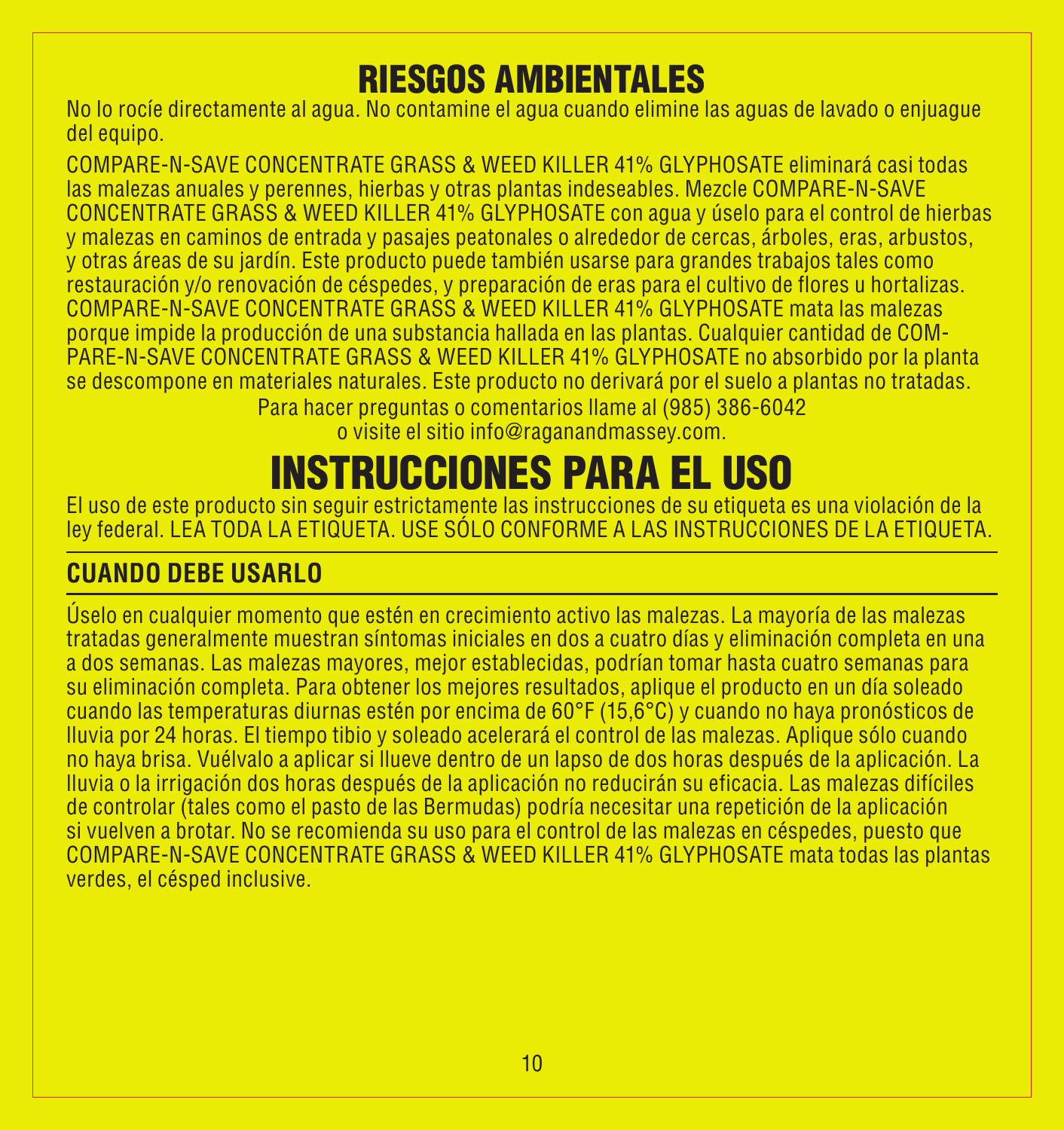| Elimina:                 | • Malezas y hierbas                                                                                                                          |
|--------------------------|----------------------------------------------------------------------------------------------------------------------------------------------|
| Utilícelo en:            | • Patios, pasajes peatonales o caminos de entrada<br>· Alrededor de frutales, verduras, flores, arbustos o árboles<br>• A lo largo de cercas |
| <b>En Grandes Áreas:</b> | · Para la sustitución de céspedes<br>· Para la sustitución de jardines                                                                       |

### **DÓNDE USARLO**

**Para el Control General de Malezas:** Use a lo largo de cercas, senderos, patios, aceras y caminos de entrada, alrededor de árboles, arbustos, y plantas ornamentales y eras, alrededor de edificios, y en pasajes peatonales pavimentados con ladrillo o granzón. Use para recortar y darle bordes a las áreas ajardinadas. No se recomienda su uso para el control de las malezas en céspedes, puesto que COMPARE-N-SAVE CONCENTRATE GRASS & WEED KILLER 41% GLYPHOSATE mata todas las plantas verdes, el césped inclusive.

**Rociado:** Utilícelo en malezas que estén en crecimiento activo y alrededor eras, árboles ornamentales, frutales y árboles de nueces, vides, arbustos, cercas, caminos de entrada y pasajes peatonales. Rocíe sólo cuando no haya brisa. Asegúrese que el COMPARE-N-SAVE CONCENTRATE GRASS & WEED KILLER 41% GLYPHOSATE no entre en contacto con las hojas, tallos, o raíces expuestas de las plantas que no quiere matar. Si es necesario, use cartón o plástico para proteger las plantas. COMPARE-N-SAVE CONCENTRATE GRASS & WEED KILLER 41% GLYPHOSATE no derivará por el suelo a plantas no tratadas. Si se usa el COMPARE-N- SAVE CONCENTRATE GRASS & WEED KILLER 41% GLYPHOSATE para controlar malezas alrededor de frutales o árboles de nueces, o vides, deje que pasen 21 días antes de comer las frutas o las nueces.

**Jardinería Paisajista**: Úselo para preparar áreas para plantas ornamentales, árboles, arbustos, jardinería paisajista de desierto, jardines de piedras, eras o plantíos similares. Las áreas tratadas pueden replantarse un día después del tratamiento.

#### **Renovación de Céspedes:**

- Use COMPARE-N-SAVE CONCENTRATE GRASS & WEED KILLER 41% GLYPHOSATE para eliminar malezas y hierbas, el viejo césped inclusive.
- • Para obtener mejores resultados, aplíquelo en primavera u otoño, cuando las temperaturas diurnas alcancen al menos 60°F (15,6°C).
- • Cuando el clima sea seco, riegue el césped en días alternos por una semana antes de usar este producto.
- • No corte el césped por siete días antes o después del tratamiento.
- • Después de siete días prepare el suelo para sembrar rastrillando o labrando el césped con un motocultor. Rastrille y quite la cubierta de tallos sueltos y restos vegetales.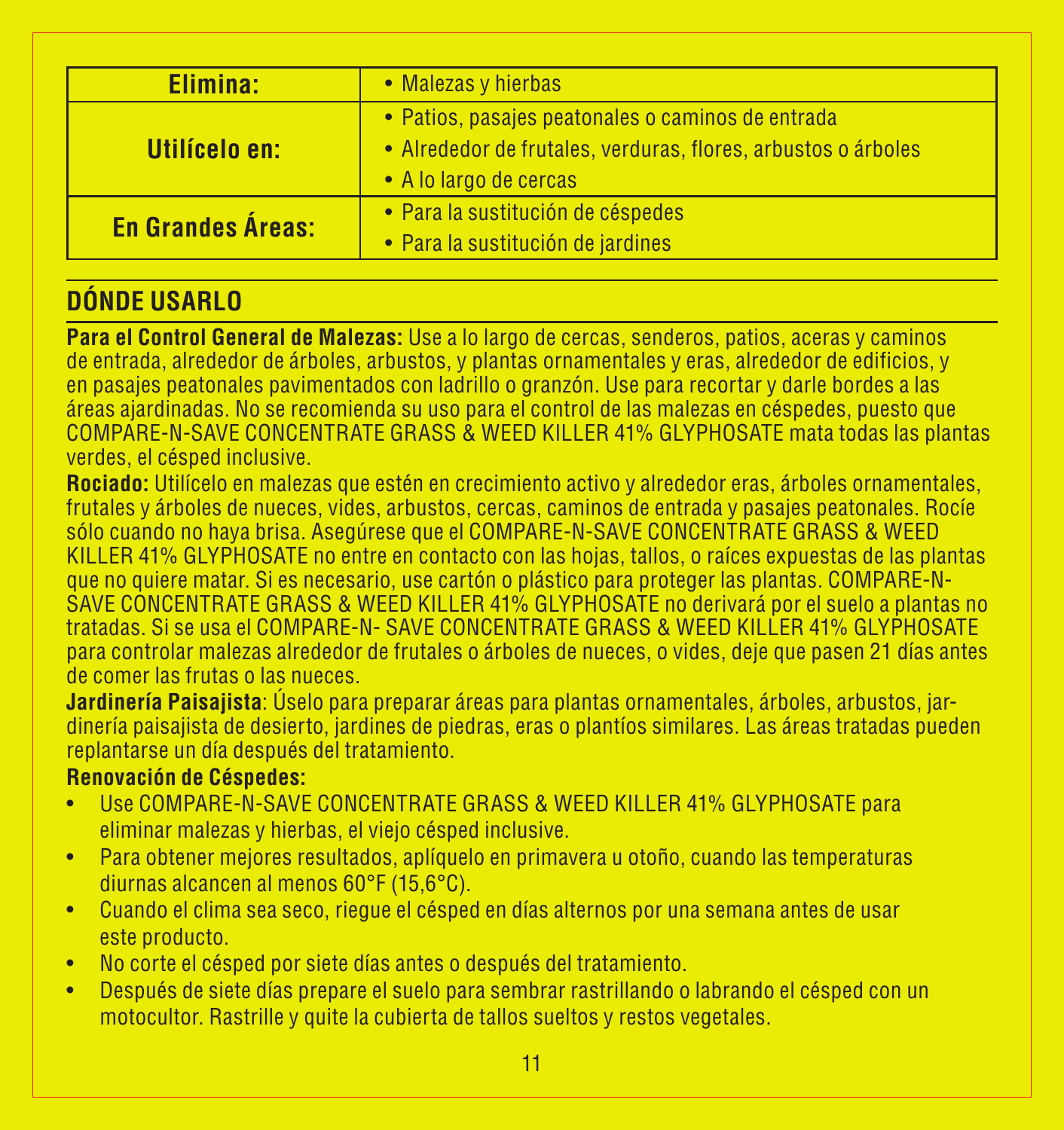- • Mezcle fertilizante de arranque y otros componentes, si es necesario. Nivele el suelo.
- • Siembre las semillas conforme a las instrucciones en el paquete de semillas, o plante tepe. Las semillas de césped deben tener un buen contacto con la tierra para germinar y crecer.
- • Mantenga el área húmeda por dos semanas para arraigar un césped nuevo, luego riegue según sea necesario.

**Control de Malezas:** Úselo cuando las malezas estén verdes y creciendo. Si las plantas tienen una altura mayor de cinco pies (1,52 m), recórtelas y rocíe el nuevo crecimiento. Las malezas rociadas en el otoño podrían no estar completamente controladas hasta la siguiente temporada. Las especies difíciles de controlar tales como la zarzamora, el kudzú, o el roble venenoso podrían necesitar una segunda aplicación del producto.

**Tratamiento de Tocones:** Se puede tratar los tocones para evitar que retoñen. Para obtener mejores resultados, trate cuando la vegetación esté en crecimiento activo y dentro de un lapso de cinco minutos después de cortarla.

- • Corte el tocón cerca de la superficie del suelo.
- • Clave cuatro a cinco clavos en el tocón.
- • Moje el tocón con producto sin diluir.

Este tratamiento controlará o suprimirá muchos tipos de malezas leñosas y árboles, tales como el aliso, el eucaliptus globulus, el eucalipto, el madroño, el roble, caña brava, tamarisco, y roble gris. **Para Eliminar Enredaderas:**

- Si la enredadera está creciendo y subiendo por un poste, cercas, o el tronco de un árbol maduro, corte la enredadera a una altura de tres a cuatro pies (91 a 122 cm) y rocíe para cubrir la enredadera restante.
- • Si la enredadera está trepando por un arbusto o tronco verde de un árbol inmaduro, corte los tallos de la enredaderas y rocíe sus retoños. Proteja los arbustos y la corteza verde de la deriva del rociado con una lámina (un pedazo) de cartón o plástico.

### **CÓMO USARLO**

**IMPORTANTE:** COMPARE-N-SAVE CONCENTRATE GRASS & WEED KILLER 41% GLYPHOSATE es un eliminador de malezas y hierbas de usos múltiples, que eliminará casi todas las plantas rociadas. Si es necesario, use cartón o plástico para proteger las plantas deseables. Si las plantas son rociadas accidentalmente, enjuáguelas inmediatamente con agua. Rocíe sólo cuando no haya brisa. Rocíe para mojar uniformemente la maleza.

#### **Para aplicar este producto use**

- • Un rociador de tanque de plástico, aluminio o acero inoxidable.
- • Otros rociadores de extremo de manguera recomendados para herbicidas.
- • Rociador portátil de gatillo rociador.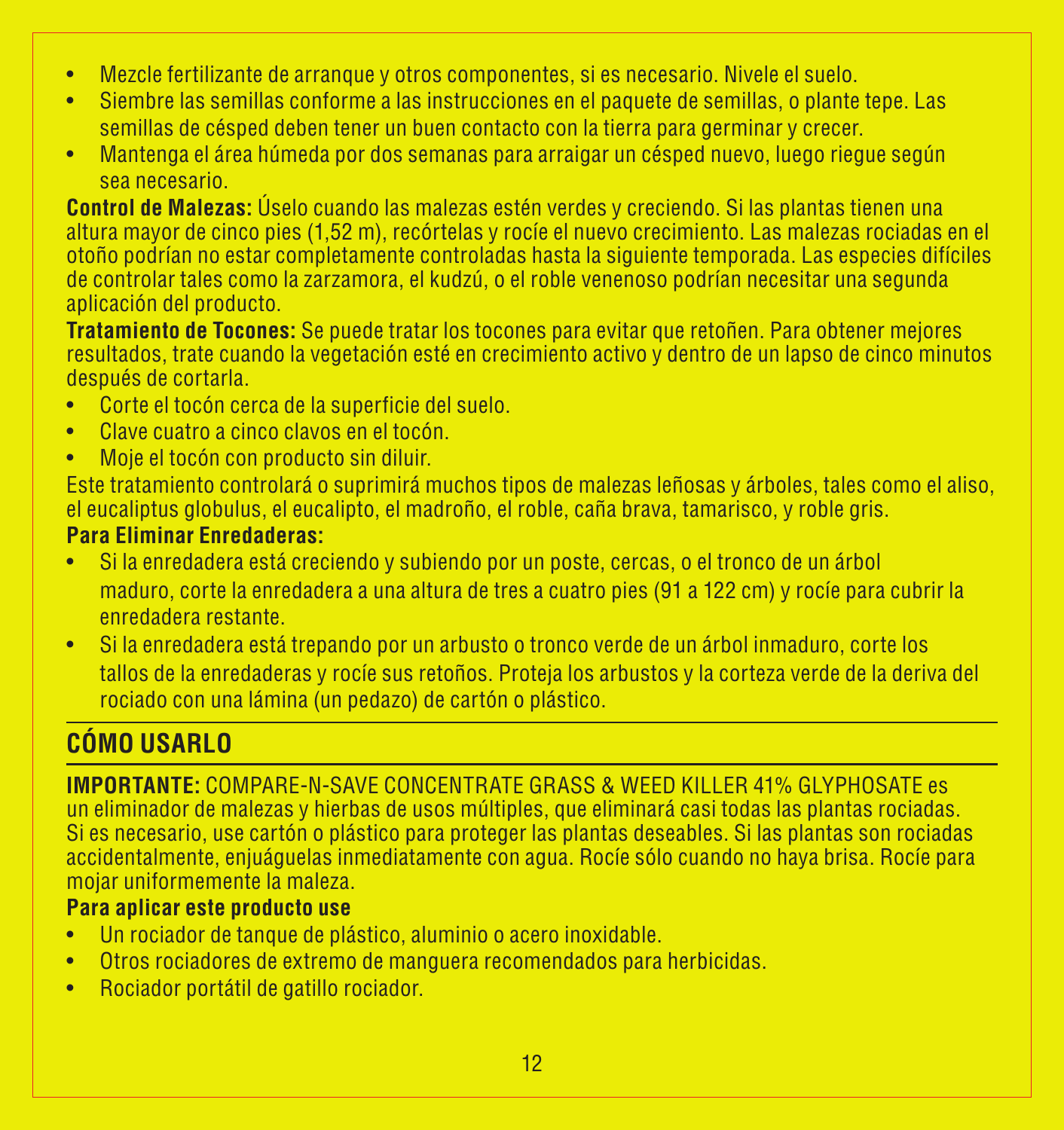No use ni almacene soluciones de este producto en rociadores de acero galvanizado ni de acero sin recubrir, ni aplique mediante ningún tipo de sistema de irrigación, ni con una lata de rociado.

Enjuague el rociador y limpie con agua todos sus componentes con agua tres veces después de usarlo. Rocíe el agua de lavado sobre el suelo o granzón desnudos. Después de un lavado a fondo completo, el rociador puede usarse para aplicar otros productos.

Use la tabla siguiente para determinar la cantidad de COMPARE-N-SAVE CONCENTRATE GRASS & WEED KILLER 41% GLYPHOSATE, que necesita. Cierre la tapa herméticamente después de usarlo.

| <b>INSTRUCCIONES PARA MEZCLARLO</b>                |                                                                                                                                                         |                                                                                                                                                                        |                                                                                 |  |  |
|----------------------------------------------------|---------------------------------------------------------------------------------------------------------------------------------------------------------|------------------------------------------------------------------------------------------------------------------------------------------------------------------------|---------------------------------------------------------------------------------|--|--|
| <b>APLICADOR</b>                                   | <b>Control General</b><br>de Malezas<br><b>Anuales</b>                                                                                                  | <b>Control de Miezas</b><br><b>Fuertes Perennes o</b><br><b>Matorrales</b><br>Renovación<br>de Céspedes                                                                | <b>AREA TO TREAT</b>                                                            |  |  |
| <b>Rociador</b><br>Portátil de<br>Tangue           | Use 1½ onzas (tres<br>cucharadas) de<br>COMPARE-N-SAVE<br><b>CONCENTRATE GRASS &amp;</b><br><b>WEED KILLER</b><br>41% GLYPHOSATE<br>en un galón de agua | Use 2 <sup>1/2</sup> onzas (cinco<br>cucharadas) de<br>COMPARE-N-SAVE<br><b>CONCENTRATE GRASS &amp;</b><br><b>WEED KILLER</b><br>41% GLYPHOSATE<br>en un galón de agua | 300 pies <sup>2</sup><br>$(30$ pies $\times$ 10 pies)                           |  |  |
| Rociador<br>Portátil de<br><b>Gatillo Rociador</b> | Use dos cucharadas en<br>24 onzas de aqua                                                                                                               | Use una cucharada en<br>24 onzas de agua                                                                                                                               | Use para el<br>tratamiento<br>localizado o para<br>una sola planta<br>de maleza |  |  |

 $1$  cucharadita =  $(tsp)$ 

0,5 onzas líquidas = Una cucharada (Tbs.) = 3 cucharaditas

Una onza líquida = 2 Tbs.

Para obtener mejores resultados, use la mezcla dentro de un lapso de dos semanas.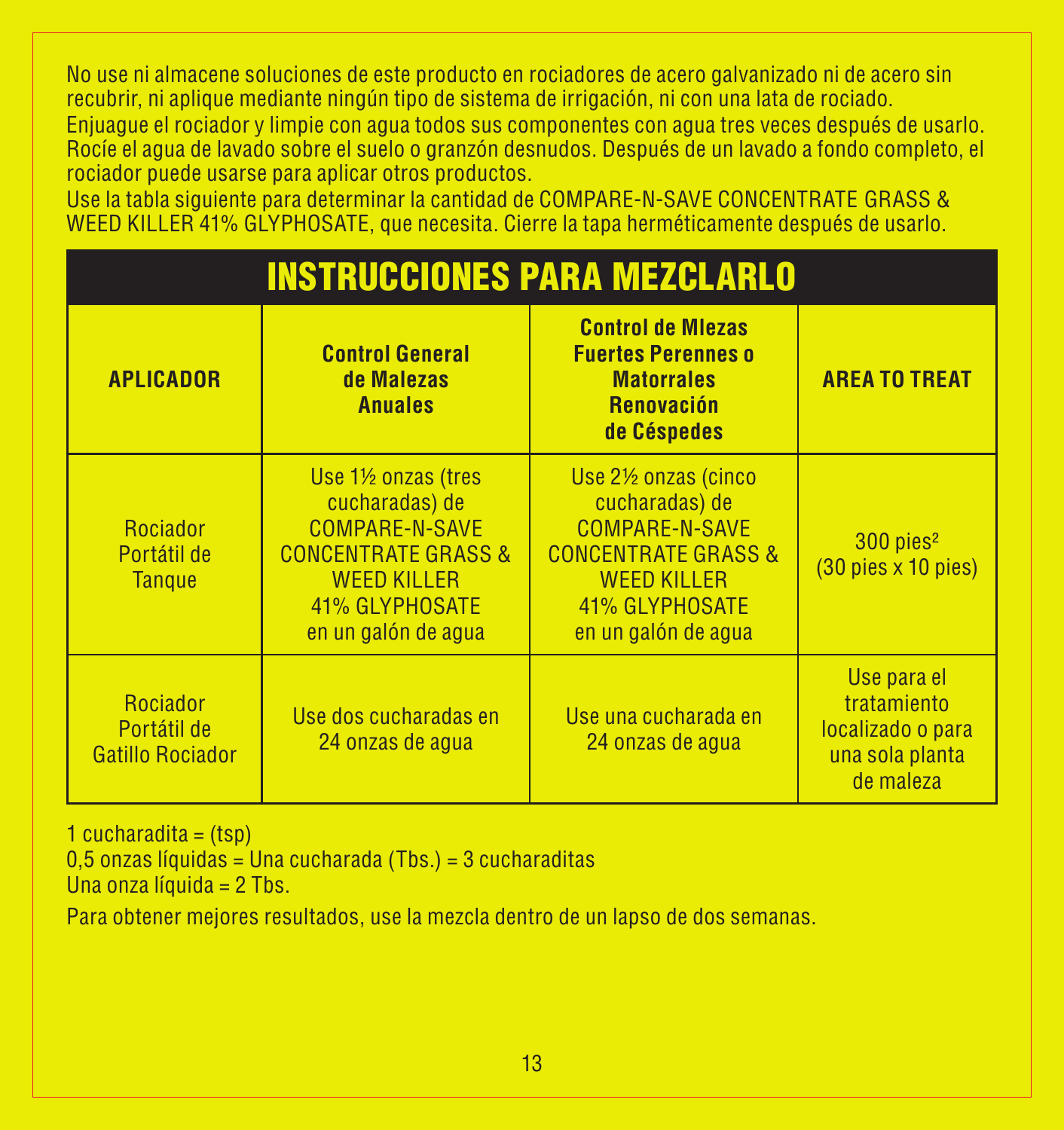### **CONTROLA LAS MALEZAS Y HIERBAS QUE INCLUYEN:**

### **Control General de Malezas (Anuales)**

| Zácate azul anual                         | Desmodium                  | Erígero del Canadá                     | Zacate Cadillo             |
|-------------------------------------------|----------------------------|----------------------------------------|----------------------------|
| <b>Ballica</b>                            | Pasto Llorón               | <b>Cien Nudos</b>                      | <b>Bolsa del Pastor</b>    |
| <b>Capín Arroz</b>                        | <b>Manzanilla Hedionda</b> | Cenizo                                 | <b>Hypochaeris Glabra</b>  |
| <b>Mozote</b>                             | <b>Onagra</b>              | <b>Berro de Prado</b>                  | <b>Bledo</b>               |
| <b>Mielga Negra</b>                       | <b>Carrizo Panicum</b>     | <b>Matacandil</b>                      | Cerraja                    |
| <b>Chorispora Tenella</b>                 | <b>Ortiguilla</b>          | <b>Panicum Hemitomon</b>               | Hierba de la<br>Golondrina |
| <b>Nuttallanthus</b><br><b>Canadensis</b> | Correhuela                 | <b>Malva</b>                           | Paja Morada                |
| Cotulla Australis o<br>«Botón Dorado»     | Espolón, Cadillo Bravo     | Manzanilla Amarga o<br><b>Hedionda</b> | <b>Tanaceto</b>            |
| <b>Bromo</b> Inerme                       | Alfilerillo                | Pamplina                               | Hierba de Santiago         |
| <b>Trébol de Carretilla</b>               | Golondrina blanca          | Silene de<br>Pennsylvania              | Afata Hembra               |
| Hierba Bélida                             | Cola de zorra              | Lechuga Borde                          | Panicum de Texas           |
| Álsine                                    | Hierba de paloma           | Sanguinaria                            | <b>Mostacilla Alta</b>     |
| Hierba Caña                               | Mijo coracano              | Tribulo                                | <b>Mijo Capilar</b>        |
| Plátano                                   | Ortiga muerta              | Amaranto Común                         | <b>Mostaza Silvestre</b>   |
| Garrachuelo                               |                            |                                        |                            |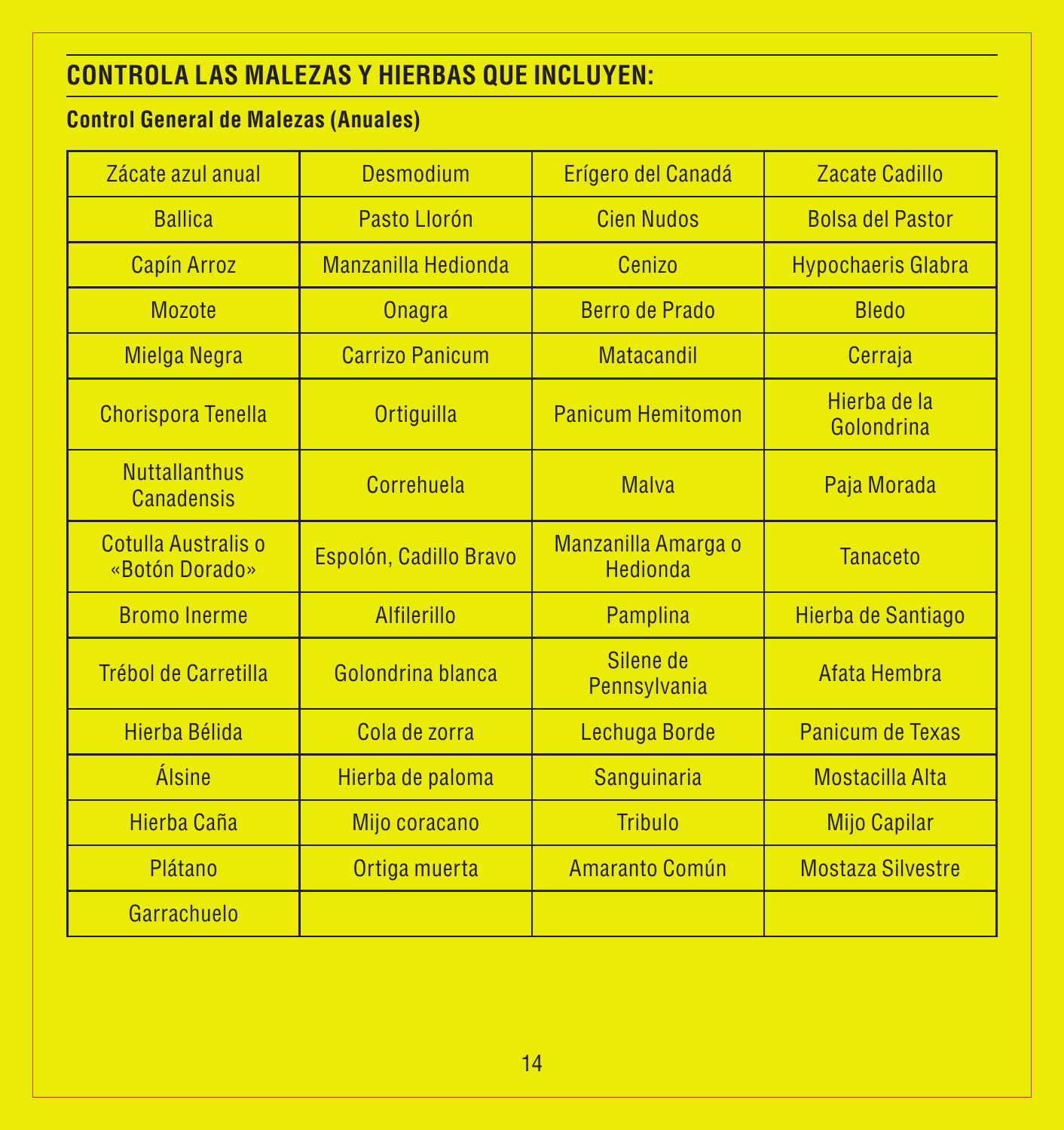#### **Control de Malezas Resistentes (Perennes, Matorrales)**

| Aliso                                   | <b>Pasto Miel</b>                 | Muhlenbergia Shreberi    | <b>BromoLiso</b>                    |
|-----------------------------------------|-----------------------------------|--------------------------|-------------------------------------|
| Cardo de Castilla                       | <b>Rubus Hispida</b>              | Chufa                    | <b>Mijillo</b>                      |
| Pasto Bahía                             | Saúco                             | <b>Especies de Roble</b> | Grama                               |
| Agrostis L.                             | <b>Falso Diente de León</b>       | Oldenlandia              | <b>Zumaque</b>                      |
| Pasto de las<br><b>Bermudas</b>         | <b>Festucas</b>                   | Pasto Ovillo             | Cañuela Alta                        |
| Zarzamora                               | Correhuela mayor                  | <b>Oxalis Priceae</b>    | <b>Hierba Timotea</b>               |
| Plátano                                 | Pasto de Guinea                   | Hierba de Pampas         | <b>Panicum Repens</b>               |
| <b>Cirsium Arvense</b>                  | Saúco rojo (Sambucus<br>racemosa) | Hierba de Clavo          | <b>Bignonia Roja</b>                |
| Cola de Gato<br>(Typha Gracilis)        | Solanum de Carolina               | <b>Ballica Perenne</b>   | Paja Mansa                          |
| Lilo de California                      | Rábano Picante                    | Cicuta                   | Viña Virgen                         |
| <b>Especies de Cerezas</b>              | <b>Escarcha</b>                   | <b>Roble Venenoso</b>    | <b>Trébol Blanco</b>                |
| Abrojillo                               | Sorgo de Alepo                    | <b>Hiedra Venenosa</b>   | <b>Draba</b>                        |
| Cogón                                   | Pasto Azul<br>de Kentucky         | <b>Onagra</b>            | <b>Cebada Silvestre</b>             |
| Pamplina (Stellaria<br>media (L.) Vill. | Pasto Kikuyu                      | Chufa Púrpura            | <b>Avena Silvestre</b>              |
| Artemisia (Ambrosia<br>Artemisiifolia)  | Centaurea                         | <b>Apio Rastrero</b>     | <b>Batata Silvestre</b>             |
| <b>Baccharis Pilularis</b>              | Kudzú                             | Álamo Temblón            | <b>Sauce Blanco (Salix</b><br>Alba) |
| <b>Agrostis Rastrero</b>                | <b>Cinco Negritos</b>             | Ambrosía Común           | <b>Chufa Amarilla</b>               |
| <b>Hiedra Terrestre</b>                 | <b>Asclepia</b>                   | <b>Frambuesa</b>         | Abrepuño Amarillo                   |
| Lengua de Vaca                          | <b>Rosa Multiflora</b>            | Paja Morada              | Zoysia                              |
| Diente de León                          | <b>Tomatillo del Diablo</b>       |                          |                                     |

Para obtener información concerniente a malezas específicas controladas por este producto, llame al teléfono (985) 386-6042.